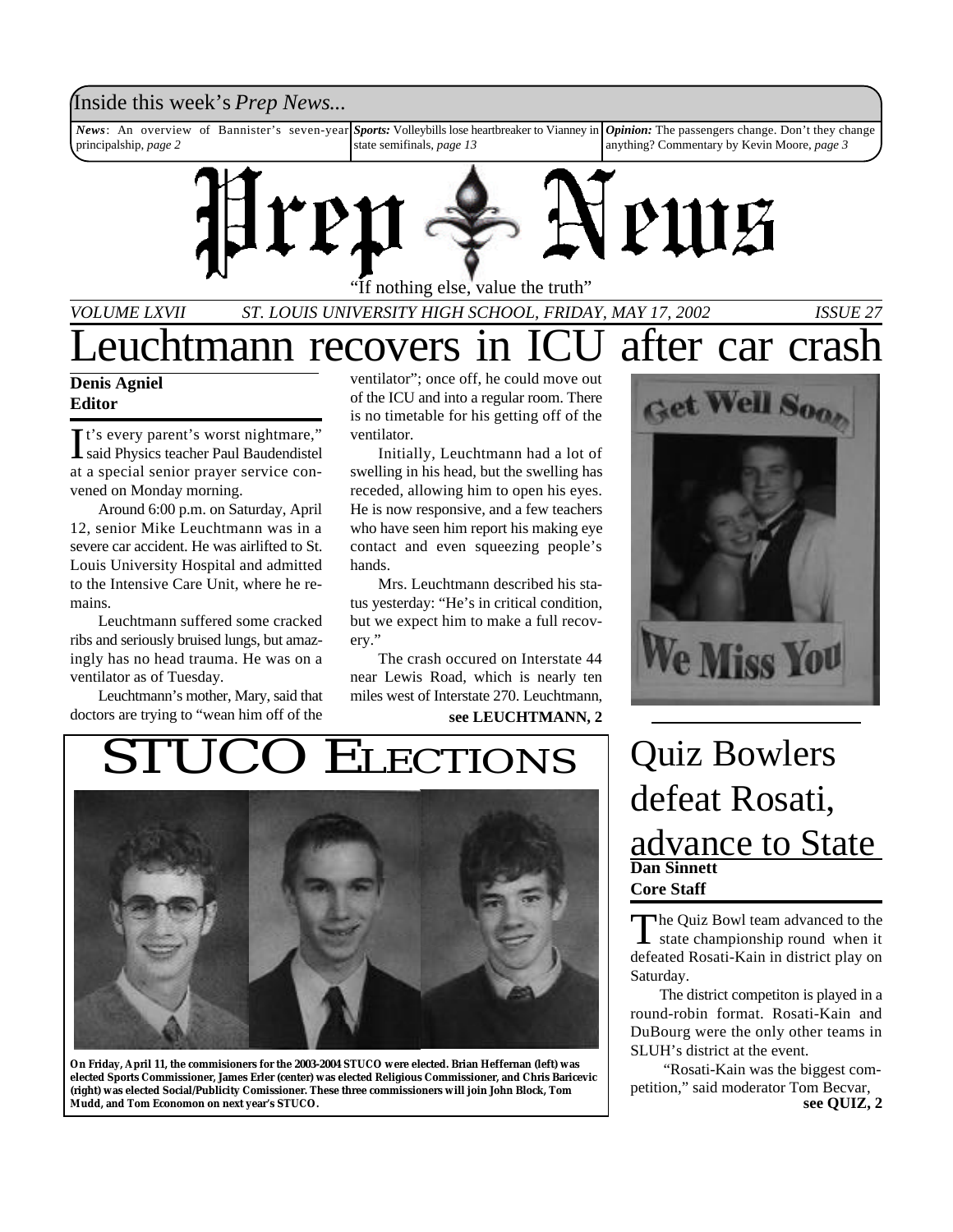# **2** April 16, 2003 LEUCHTMANN

who was driving, hit the guard rail on the far right of the highway, causing the car to flip up in the air.

The reasons for the crash are unclear, and Baudendistel said that the details may never be clear.

Mrs. Leuchtmann said that there was only one eyewitness. However, his story seems inaccurate because, according to Mrs. Leuchtmann, what he says happened does not make sense given the physical evidence. The witness said that the car hit the guard rail and then slid down the hill, but Mrs. Leuchtmann said that the car definitely rolled down the hill, eventually stopping at trees.

"All of the witnesses thought we were dead," said Leuchtmann's girlfriend Megan Buck of the people who eventually came on the scene. Buck is a senior at Cor Jesu Academy, and was also in the car at the time of the accident.

Buck was thrown from the car in the crash, despite the fact that she was wearing a seatbelt (Leuchtmann was too), because her chair was reclined as she slept. Buck ended up about 15 feet from the car. Mrs. Leuchtmann said she thinks Buck would have died had she not been thrown from the car because the passenger side was

(from 1) crushed and Buck's headrest went through the sunroof.

> Buck does not remember anything about the crash. "All I remember is waking up in the ambulance," she said.



**The President's Ambassadors' Get Well sign for Mike Leuchtmann.**

Buck was released from the hospital on Saturday night with staples in the back of her head and on her ankle, and a possible rotator cuff tear.

Baudendistel said that the most encouraging thing he hearÙ was that Leuchtmann's parents talked about "when he would return to school," not if he would return.

Leuchtmann and Buck had been at the district quiz bowl competition from 8:30 a.m. until 3:00 p.m. They then returned to Buck's house, which is near the scene of the crash, and left around 6:00 p.m. to go to

# ROBOT CLUB ROBOX dinner at the Leuchtmann's.



**Last Friday during activity period, the Robot Club demonstrated their robot,** *Six Dollar Burger,* **in the Danis Lobby. Controlled by two tank-like joysticks, the robot displayed its pneumatic wings along with its four hundred pounds of pushing power.**

Sunday night, an estimated 15-20 seniors, (along with about ten Cor Jesu students) gathered at Washington University's Catholic Student Center for 9:00 p.m. Mass. Principal Mary Schenkenberg was in attendance as well.

Said Schenkenberg, "It was nice to be able to pray at that time."

On Monday, seniors assembled for prayer service during homeroom, at which time Baudendistel explained the situation to the senior class.

Schenkenberg said she told Leuchtmann's father that the school will "do whatever we (can) to make sure Michael finishes school, and (he is) not to worry about his AP exams."

Mrs. Leuchtmann welcomes visitors because "it's nice to have support," but she added that "until he's in that regular room" most won't be able to see him.

### QUIZ

#### (from 1)

continuing, "They had a student on their team who was very quick at answering."

Splitting the first two matches with Rosati-Kain, SLUH knew that the final would be close. With a correct answer worth ten points and Rosati-Kain's lightning quick players itching to get the final question, SLUH's ten-point lead was looking mighty thin. In order to stall Rosati-Kain, senior Justin Luner "buzzed in before the question was totally finished," reminisced senior Joe Thomas.

The strategy, in general, is very effective, because a wrong answer doesn't lose any points for the team. Seeing as Luner answered the question correctly, his confidence was well-founded. With the victory locked, the team proceeded to answer two of the four possible bonus questions to put their point total at 290 points to Rosati-Kain's 250.

The team now looks toward the state competition in Columbia, Mo. They will face a tough morning on Saturday, May 10, when they will play teams from the Kansas City district and the northwest district of Missouri. Thomas cited the team's experience as reason for their being formidable opponents, "I think there is a good chance that we'll play into the afternoon."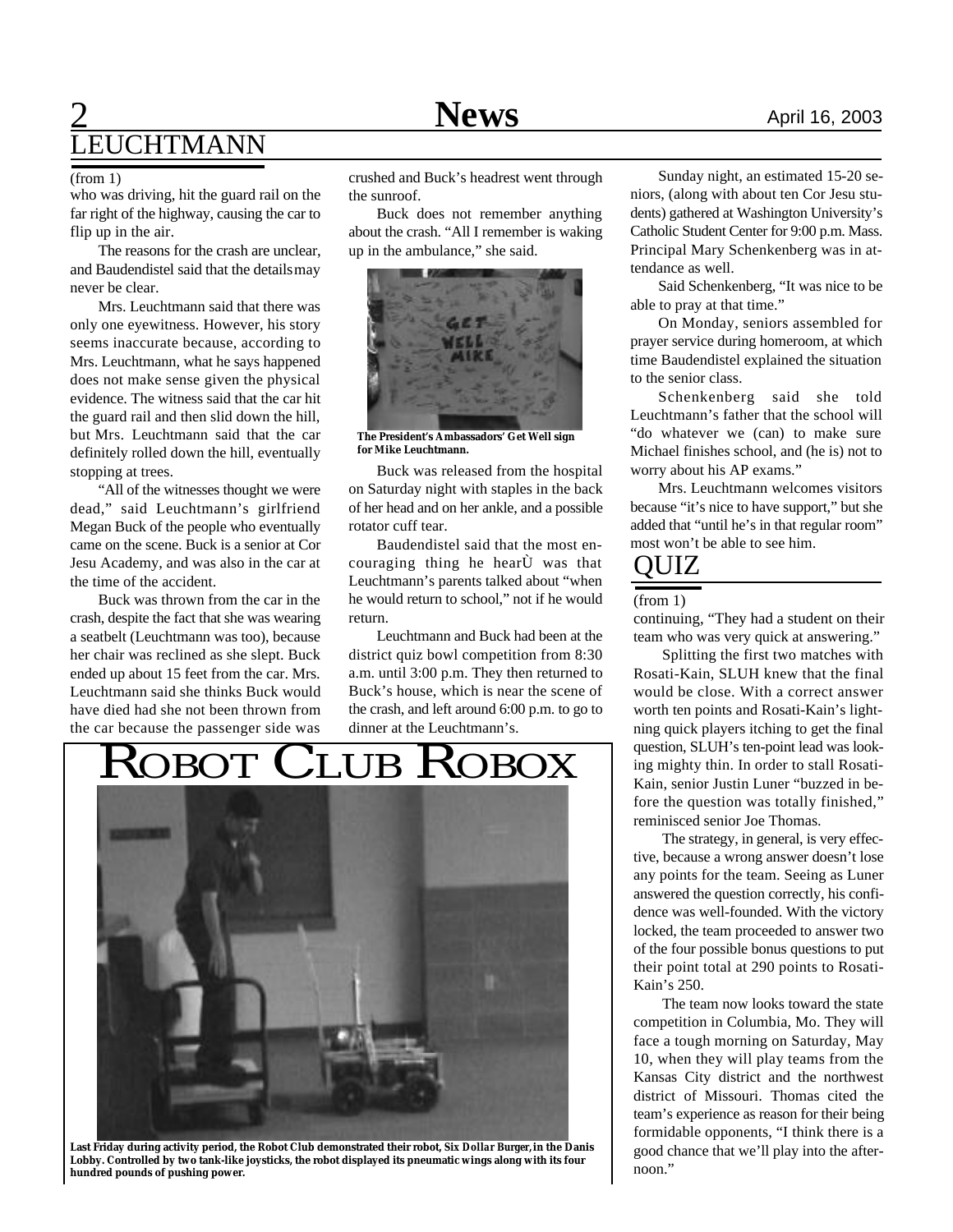# LETTERS TO THE EDITOR Morris, Engle: Response to pro-war letters, students, faculty

To the Editor:

This letter is written in response to the pro-war letters printed in last week's edition of the *Prep News*, as well as in response to pro-war students and faculty in the school.

Last week, Adam Storm claimed that we see all sorts of antiwar protests on television, but that "we don't see much support for this war." This statement is blatantly false. In the past few weeks one could not turn on the TV without seeing what great advancement the troops made and how the soldiers' families were reacting, or how the Iraqi people have welcomed the U.S. troops. Our school dropped support for an anti-war rally two weeks ago, and the *Prep News* had three pro-war letters just last week. At the most recent peace rally, there were pro-war protesters. They stood on the walkway over U.S. Highway 40.

A person doesn't even have to look to the media to see pro-war messages. For a very short time there were banners promoting peace over the highway, but they were quickly taken down. There are now American flags and signs that say, "Support our troops," which remain, although it is illegal to hang any sort of sign from these overpasses. Why is it that the peace signs are taken down but the pro-war signs remain?

Storm also talked about how the pictures in the Commons suggested that the peace rally was an "'Anti-war' or 'Impeach Bush' rally." Part of this assumption is true, but the other part is generally false. Of course, the protest for peace is an anti-war protest. Anyone who stands for peace has to be anti-war. Many of the people who are against the war in Iraq were also anti-war in Afghanistan, and will be against any war in the future. Storm also claims that this was a rally to impeach Bush. This is, on the whole, a false statement. We know from experience at other protests, as well as primary sources from the last protest, that people in the push for peace aren't out to impeach Bush. Yes, there may be a minutely small minority of people there (the extremists) who want to impeach Bush, but an overwhelming majority of the protesters just want an end to war. If you judge a rally or a cause by the extremists, then you lose the message of the rally or cause. One could judge all Pro-Life people as individuals who blow up abortion clinics and shoot doctors, but most people know those are the extremists, not the norm.

Most people have now come to the conclusion that the U.S. is at war to help the Iraqi people. Storm writes, "No one likes innocent people being killed, but that's part of war." That's an easy sentence to write when there hasn't been a war in the U.S. for many years and the actual fighting is thousands of miles away, and the dead civilians are people to whom you have no connection. Tell Razek al-Kazem al-Khafaj that dead civilians are just a part of war; three of his children recently died because of this war. Also, since Baghdad has been "liberated," there has been non-stop looting, and the troops (both U.S. and British) have yet to do anything about it.

We also disagree with Storm when he says opinions about the war should not be brought up in a homily. We went to Catholic grade schools, and we were taught that the point of a homily is to connect Scripture to important current events. What's more important than war?

Storm also says "How dare you protest this war?" We say, "How dare we not protest this war?" We think everyone is called to question situations in which people are dying or suffering. Everyone agrees that Saddam Hussein is doing horrible things, but, if you want change, you have to make it yourself. Gandhi was **see MORRIS AND ENGLE, 5**

### Friese urges support of new bill on former School of the Americas

To the Editor:

Last fall, SLUH students joined citizens from the young to the elderly gathered from around the country in an annual protest at Ft. Benning, Georgia, to shut down the Western Hemisphere Institute for Security Cooperation, formerly the School of the Americas. These SLUH students were joined by alumni and faculty members. The school is a training ground for Latin American soldiers and is accused of being a central force in statesponsored terrorism throughout Latin America.

Past SOA atrocities include the 1981 annihilation of the entire village of El Mozote and the 1989 massacre at the University of Central America, where six Jesuits and their housekeeper were killed by a death squad.

Now, a bill is in the U.S. House to shut down the school for a year to allow a full congressional review to check continued allegations of teaching tactics that violate human rights. The bill is HR 1258, and currently seven Illinois Representatives cosponsor the bill. No representative from Missouri does so.

I urge all SLUH students to look at websites like SOA Watch's website, www.soaw.org. Given the despicable history of WHISC, I believe it is right that we support this bill. As long as allegations continue to come in, the American people must have an assurance that their tax money is not training terrorists. This bill offers the reasonable, effective action that is needed. The closure will give Congress time to determine the true story behind WHISC. If WHISC re-opens after a Congressional review, I think that we can be reasonably sure that its checkered history will have abated for a school that truly does teach Latin America how to deal with turbulent nations without resorting to intimidation, lies, and massacres.

Please call or write your representatives and ask them to vote to close WHISC and finally wash our hands of this institution's tenacious blood stains.

Tim Friese, '04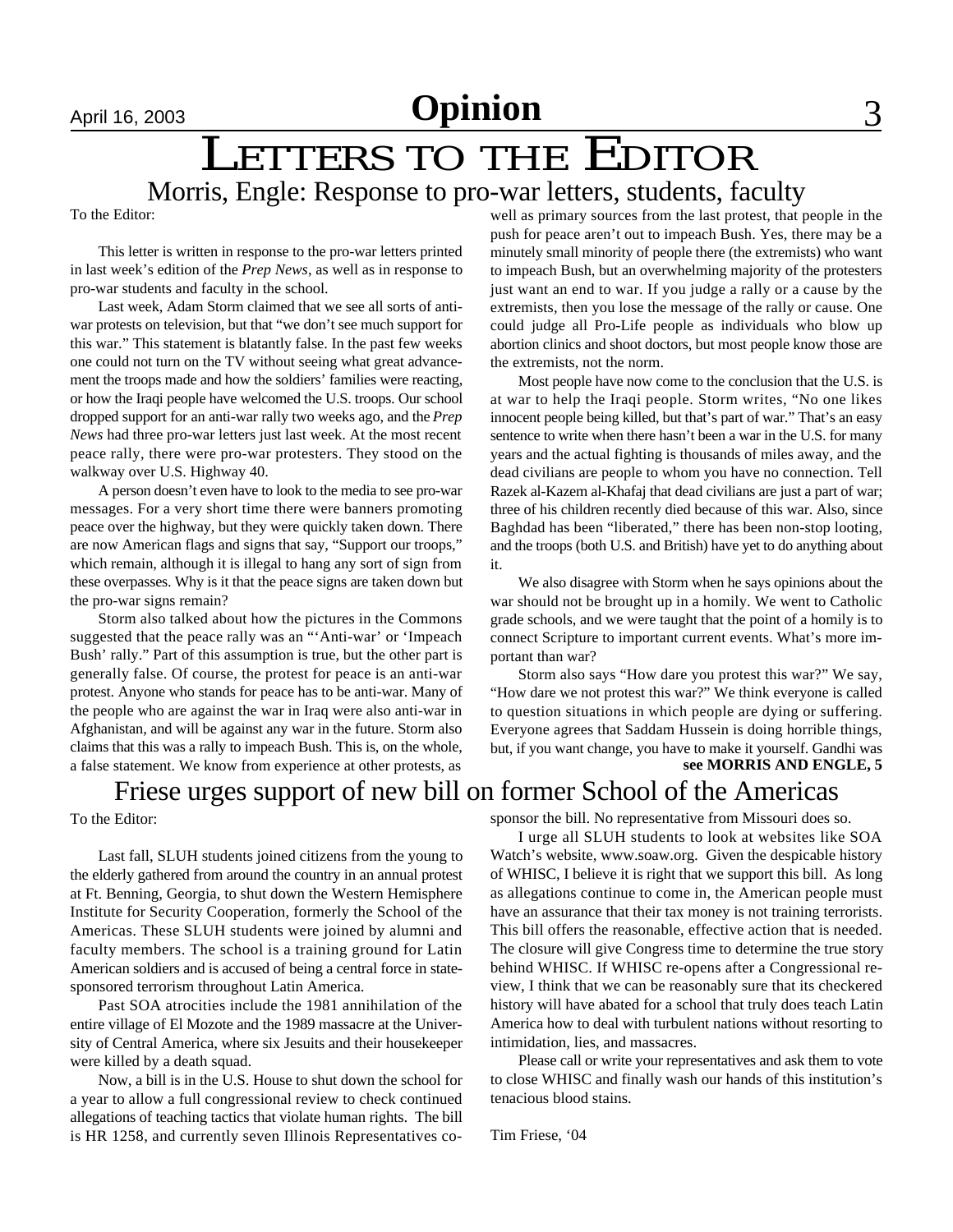# LETTERS TO THE EDITOR

# Nappier sees flaws in last week's letters to the editor

To the Editor:

Last week, I read three letters arguing for the appropriateness of the war in Iraq. These letters attacked those who are against the war and their right to "peacefully assemble and to petition the government for a redress of grievances" (Bill of Rights, 1st Amendment). I find their arguments flawed: they attempted to reject our constitutional rights as protesters and, in many cases, made leaps of logic that lacked reason and coherence. They sought to attack those with opposing viewpoints rather than using evidence to draw others to their side.

In my history classes, I have been taught to question constantly the reliability of sources. I was shocked to read in Adam Storm's letter that we should have absolutely blind faith in our government. This seems like a bad idea to me, in that doing so would negate the democracy that we have so frequently engaged in war to defend. Furthermore, deceitful politicians can accept large stipends from corporations who, consequently, can determine the passage of laws. This leads me to have serious reservations about the purity of their motives in this war.

Again, in Matt Leaders's letter, I see someone simply accepting what he hears without questioning its source. He points to war coverage, saying that, from the coverage he has seen, this is what the Iraqi people want. While I by no means question that a significant portion of Iraqis wish to be freed from Hussein, I cannot believe that the media is making much of an effort to depict the anti-American sentiment which exists due to our past actions in the Middle East. While there is no doubt that the Iraqis appreciate being liberated from Saddam, on the same note I believe that the friends and family of the 1,200 civilians killed by Coalition forces (BBC, 4/10), and the nearly 300,000 displaced by U.S. bombing (State Department, excludes those displaced after the fall of Baghdad), represent a large portion of Iraqi opinion which sees the U.S. as a baseless invader.

Ryan Tandler argued that after the war, "Iraq will be free." However, looking back on prior U.S. involvement in the Middle East, this too is questionable. We have shown ourselves to be incapable of creating a lasting peace when intervening in this area. After World War II, we, along with others, created Israel and an unending cycle of violence by placing two hostile cultures in direct contest over the Holy Land. We tried to save Afghanistan from communism, yet we left the Taliban in our wake. In the Iran-Iraq War we sided with Saddam Hussein, providing him with weapons of mass destruction he later used to attack the Kurds in northern Iraq.

Finally, there is the issue of our military tactics. When uanarmed Iraqi POWs are persecuted, it can only be called inhumane. When such atrocities as burying soldiers alive occur (Kellner, Douglas, "The Persian Gulf TV War," www.gseis.ucla.edu/faculty/kellner/papers/gulfwar9.htm, sect. 9.4. and 10.2), only one example of brutality during the first Gulf War, then our military leaders are guilty of the same kinds of war crimes as Saddam, Hitler, and Stalin. When troops are taught such hate against the enemy, these crimes become inevitable. No one knows what atrocities from this war will be exposed ten years from now.

However, what truly disappoints me is the total lack of openness in my classmates. All three pro-war letters from last **see NAPPIER, 6**

### Moellering questions lack of racquetball assembly

To the Editor:

I would like to start out by saying congratulations once again to the state champion swim team for their outstanding achievements. I feel that it was not only appropriate but necessary that they were congratulated in grand fashion before the entire student body because, as the slogan goes, we are "men for others," and as men for others, we should support each other to the fullest.

Unfortunately, that is not exactly what I've seen. Not only are we the state champions for swimming, but we are also state and national champions for racquetball. But where is their half day? Where is the all-school assembly to congratulate them? Do they not deserve recognition, too?

While pondering this idea, I asked around to see what others thought. The first person I asked said, "Why should they a get a celebration? They're only a club sport." My answer to that was: "Is hockey not also a club sport? Do we not also celebrate the winning of the Jesuit Cup?" So what makes hockey any different from racquetball? My contention is, "Nothing."

The second person I asked said, "They win State every year; it's not that big of a deal." While some may not think it is a very big accomplishment, I do. According to the dictionary, a champion is "one that is clearly superior or has the attributes of a winner." Does that not describe our raquetball team like it describes our swim team?

It is my belief that, as members of the SLUH family, we must support all members of that family when they accomplish a goal, especially something as elite as a national championship, regardless of its status, level, regularity, or degree of difficulty. It is also my belief that the racquetball team has not been shown this support nor the proper recognition that they earned. So it is my duty to question those in charge of scheduling these types of celebrations to make sure that they give credit where credit is deserved.

Curiously, Joe Moellering, '03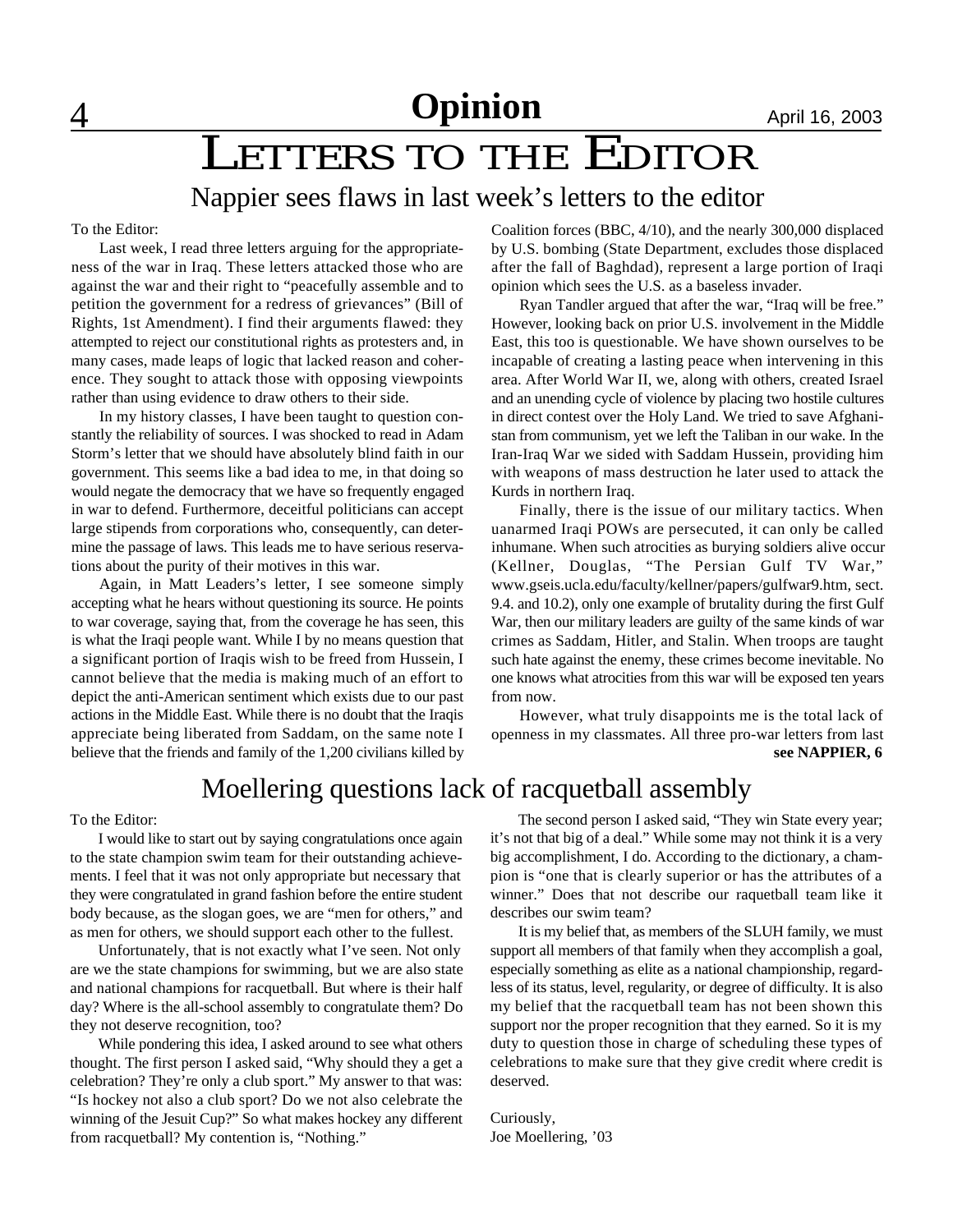# April 16, 2003 **Sports** 5

# **Iidseason Varsity Sports Stats**

#### **Lacrosse record: 6-2**

| Defeated Columbia Hickman 19-5 on Saturday   |     |                   |                            |    |  |  |
|----------------------------------------------|-----|-------------------|----------------------------|----|--|--|
| <b>Lacrosse Point Leaders</b>                |     |                   |                            |    |  |  |
| Name                                         |     |                   | Shots Goals Assists Points |    |  |  |
| Matt Hof                                     | 54. | 33                | 16                         | 49 |  |  |
| Travis Dum                                   | 47  | 20                | 7                          | 27 |  |  |
| Tyler Orf                                    | 20  | $12 \overline{)}$ | 6                          | 18 |  |  |
| Goalie Ben Zaegel: 5 wins, 2 loses, GAA 4.22 |     |                   |                            |    |  |  |

#### **Volleyball record 7-1**

| Defeated Vianney on Tuesday 15-10, 15-6  |     |                 |  |  |  |
|------------------------------------------|-----|-----------------|--|--|--|
| <b>Volleyball Leaders</b> (through 4/12) |     |                 |  |  |  |
|                                          |     | Number Avg./Gm. |  |  |  |
| Kills                                    |     |                 |  |  |  |
| Joe Guntli                               | 73  | 4.56            |  |  |  |
| Aces                                     |     |                 |  |  |  |
| Brian Guntli                             | 15  | 0.94            |  |  |  |
| Assists                                  |     |                 |  |  |  |
| Brian Guntli                             | 160 | 10.0            |  |  |  |
| <b>Serve Receptions</b>                  |     |                 |  |  |  |
| Greg Vollmer: 41 attempts, 0 errors      |     |                 |  |  |  |
|                                          |     |                 |  |  |  |

#### **In-line Hockey record: 3-4**

| Goals For: 21          |        |         |
|------------------------|--------|---------|
| Goals Against: 30      |        |         |
| <b>In-line Leaders</b> |        |         |
| Name                   |        | G A PTS |
| Nate Linneman          | 6 4 10 |         |

### MORRIS AND ENGLE

#### (from 3)

able to defeat the British Empire in India peacefully, which had just as much control over the people in India as Saddam Hussein had over the Iraqi people. Why does the U.S. want to change the regime in Iraq? It started out as part of the war on terrorism because of Saddam Hussein's alleged connection to al-Qaeda, but now it is about freeing the Iraqi people. Why has the U.S. completely changed its sole purpose for being there? Maybe it's the fact that the CIA acknowledged that there was no connection between Iraq and al-Qaeda, thus effectively killing the initial principal reason.

There is a theory known as the Just War Theory, which is a teaching of the Catholic Church, as well as many other Christian denominations. This theory outlines individual criteria for the only time that war is acceptable. Every criterion in the theory must be met for the war to be just. One of the criterion states, "A just war can only be fought to redress a wrong suffered." For example, self defense against an armed attack is considered to be a just

Paul LaMartina Dane Moody 4 3 Friday, April 11, 2003 SLUH 2 Hazelwood 3 Jr. Bills' scorers: Paul LaMartina, Nate Linneman Assists: Clint Mohs, Dane Moody Goalie Luke Hogrebe: 34 min., 20 shots, 17 saves

#### **Baseball record: 8-1**

Box scores *Friday, April 11* Teams R H E Mehlville 3 10 2 SLUH 5 3 0 *Saturday, April 12* Teams R H E Fredricktown 0 3 0 SLUH 3 11 0 Pitchers (4/12) IP H R ER BB K Mike Ikemeier 4.0 2 0 0 0 6 Matt McArthur 1.0 0 0 0 2 Tony Sneed 2.0 1 0 0 0 2 (W) Ikemeier 1-0, (S) McArthur 2

#### **Team Leaders, RBIs**

| Andy Hecht    | 9 |
|---------------|---|
| Adam Twellman | 7 |
| Joe Palumbo   | 7 |
| Dave Records  | 5 |
|               |   |

cause. The pre-emptive strike, besides violating Article 51 of the Geneva Convention, violates this principle of just war. This war doesn't redress any wrong suffered by America. People will claim that this war is self-defense in regards to the September 11 attacks. The September 11 attacks were not armed attacks; they were criminal, which doesn't allow for this war to be considered a just war even if one could somehow propose that Saddam Hussein had something to do with September 11.

The United States has been very hypocritical in this war effort as well. We have criticized Iraq for violating the Geneva Convention when they displayed POWs on national television. The U.S. has broken the same convention twice. We first violated it with the delayed pre-emptive strike, which violates Article 51. There is no validity in the pre-emptive strike because it was not carried out immediately, which is necessary to wage war within the rules of the Geneva Convention. The U.S.

| <b>Home Runs</b> |                |
|------------------|----------------|
| Dave Records     | 1              |
| Pat Feeney       | 1              |
| Tyler Faulstitch | 1              |
| Hits             |                |
| Pat Feeney       | 14             |
| Adam Twellman    | 13             |
| Andy Hecht       | 12             |
| Joe Palumbo      | 8              |
| 2Β               |                |
| Pat Feeney       | 3              |
| Three tied       | $\overline{c}$ |
| 3В               |                |
| Pat Feeney       | $\overline{2}$ |
| Joe Palumbo      | $\overline{c}$ |

#### **Golf record: 3-2**

Played at Normandie versus CBC Tuesday (night) To play in MCC Tournament Thursday at Stonewolf

#### **Track**

All-Catholic Meet 3rd place To compete at Webster Invitational Wednesday

#### **Tennis**

Lost 4-3 on Tuesday against Marquette Plays Parkway Central away, at 4:00 p.m. tomorrow

has also violated Article 3 by killing civilians at checkpoints.

Storm made the mistake that we have seen many uninformed people make, saying that we "disgrace the troops who are over in Iraq fighting for our right to protest" when we protest the war. Someone who is anti-war is not anti-troops. We are against the war; we are not against the troops. When they come home (hopefully soon), we will be happy they are safe; we are not going to spit on them or call them names.

 In these very hectic times, we don't always have enough time just to sit down and think for a little while. We challenge everyone, both for and against war, to sit down, have an open mind, and think about this situation in which we are putting ourselves. Even if you do not come to the same conclusion, at least you will have the reassurance that you have thought it out fully.

#### Activists for peace,

Nick Engle, '03 and Matt Morris, '03